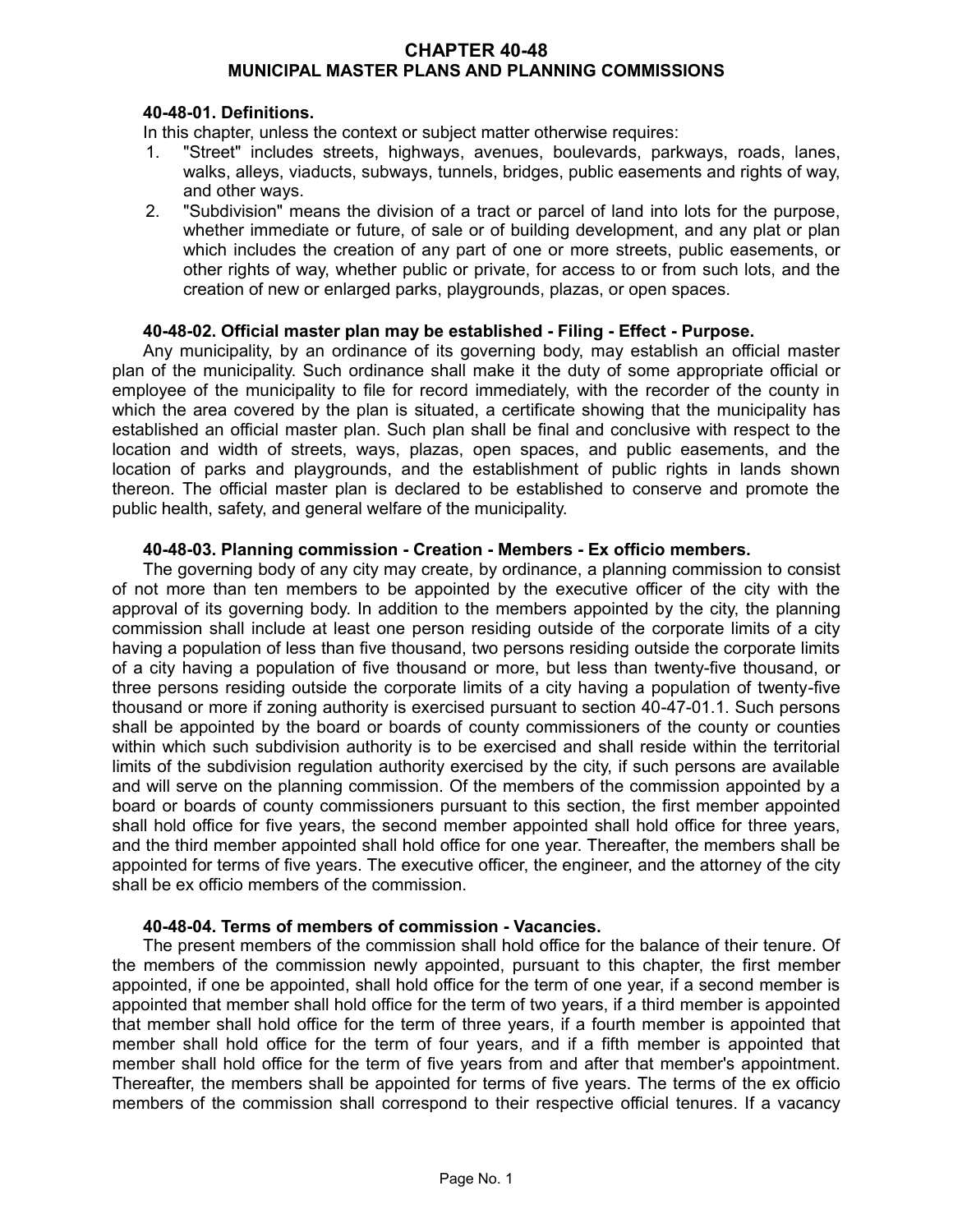occurs otherwise than by expiration of a term, it shall be filled by appointment for the unexpired portion of the term.

### **40-48-05. Traveling expenses.**

When duly authorized by the commission, members thereof may attend planning conferences or meetings of planning institutes or hearings upon pending legislation, and the commission may pay the reasonable traveling expenses incident to such attendance pursuant to a resolution spread upon its minutes.

### **40-48-06. President of commission - Meetings - Record to be kept - Appointment officers and employees - Power to contract.**

The planning commission shall elect its president for a term of one year from among the appointed members. The commission shall hold at least one regular meeting in each month. It shall adopt rules for the transaction of business and shall keep a record of its resolutions, transactions, findings, and determinations, and such record shall be a public record. The commission may appoint such officers and employees as it may deem necessary for its work, and the appointment, promotion, demotion, and removal of such officers and employees shall be subject to the same provisions of law as govern other corresponding civil employees. The commission may contract with architects, city planners, engineers, and other consultants for such services as it may require.

### **40-48-07. Limitations on expenditures of commission - Tax levy authorized.**

The expenditures of the planning commission, exclusive of gifts, must be within the funding provided from revenues derived from the general fund levy authority of the governing body of the municipality. The governing body shall provide the funds, equipment, and accommodations it deems necessary for the commission's work.

## **40-48-08. Master plan - Adoption - Contents - Part of plan may be published - Amending.**

The planning commission shall make and adopt a master plan for the physical development of the municipality and of any land outside its boundaries which, in the commission's judgment, bears a relation to the planning of the municipality. Such plan, with the accompanying maps, plats, charts, and descriptive matter, shall show the commission's recommendations for the development of the territory, including:

- 1. The general locations, character, and extent of streets, waterways, waterfronts, playgrounds, plazas, squares, and open spaces, parks, aviation fields, and other public ways and grounds;
- 2. The general location of public buildings and other public property;
- 3. The general location and extent of public utilities and terminals whether publicly or privately owned or operated;
- 4. The removal, relocation, widening, narrowing, vacation, abandonment, change of use, or extension of any of the foregoing ways, grounds, open spaces, buildings, property, terminals, or utilities; and
- 5. Other matters authorized by law.

The commission, from time to time, may adopt and publish a part of the plan covering one or more major sections or divisions of the territory under its jurisdiction or one or more of the subjects set out in this section or other subjects. The commission, from time to time, may amend, extend, or add to the master plan.

## **40-48-09. Surveys and studies made before making plan - Purpose of plan.**

In the preparation of the master plan, the planning commission shall make careful and comprehensive surveys and studies of present conditions and future growth of the municipality with due regard to its relation to neighboring territory. The plan shall be made with the general purpose of guiding and accomplishing a coordinated, adjusted, and harmonious development of the municipality and its environs, which, in accordance with present and future needs, best will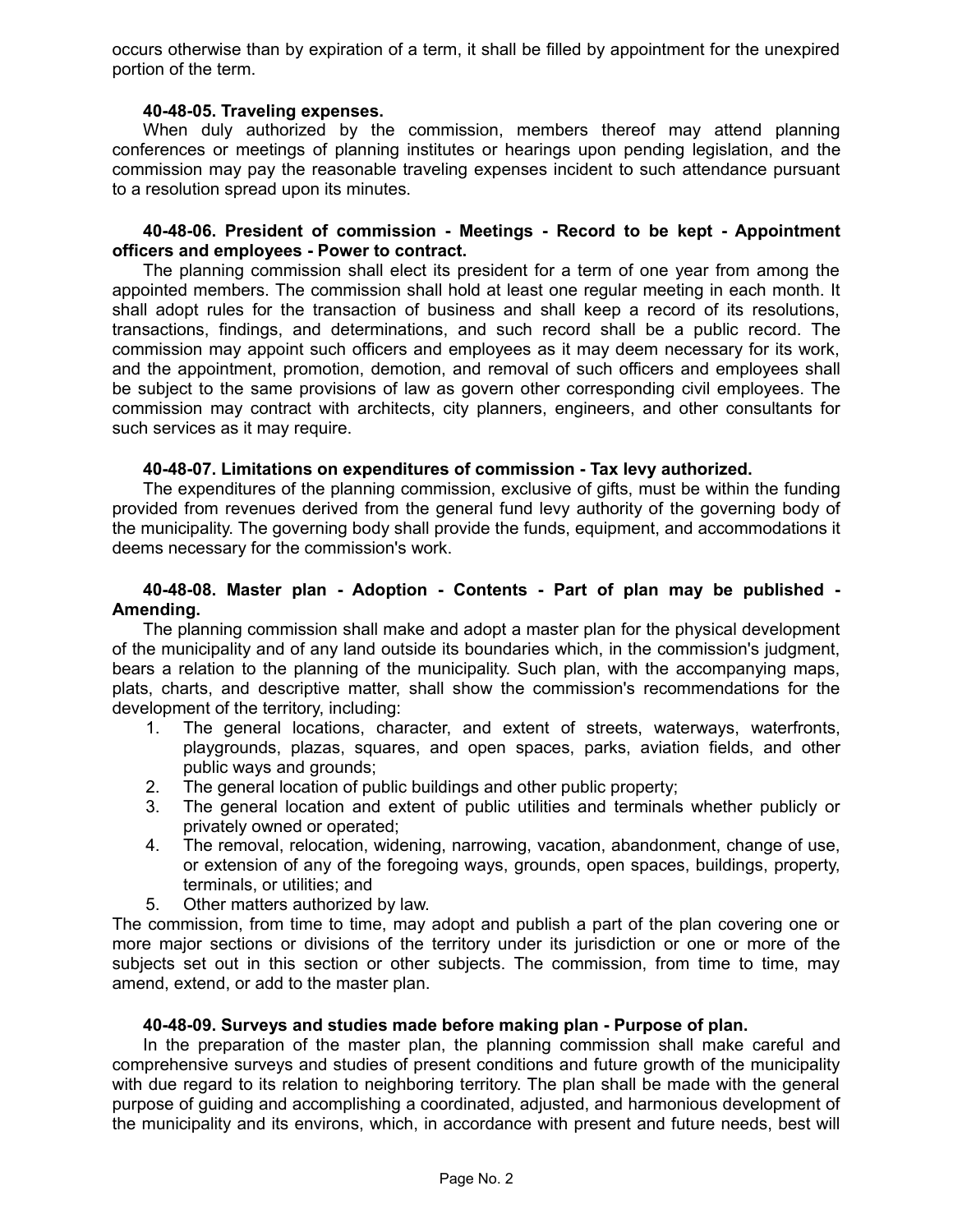promote the amenities of life, health, safety, morals, order, convenience, prosperity, and general welfare as well as efficiency and economy in the process of development, including adequate provision for light and air, distribution of population, good civic design and arrangement, wise and efficient expenditure of public funds, the adequate provision of public utilities and other public requirements, the improvement and control of architecture, and the general embellishment of the area under its jurisdiction.

### **40-48-10. Hearing on plan before adoption by commission - Resolution to adopt - Action recorded on plan and maps - Governing body to receive copy of plan.**

Before adopting the master plan or any part of it or any substantial amendment thereof, the planning commission shall hold at least one public hearing thereon. Notice of the time of such hearing shall be given by one publication in the official municipal newspaper. The adoption of the plan, or of a part thereof or amendment thereto, shall be by a resolution of the commission carried by the affirmative votes of not less than two-thirds of the members thereof. The resolution shall refer expressly to the maps and descriptive matter intended by the commission to form the whole or part of the plan or amendment. The action taken by the commission shall be recorded on the map, plan, and descriptive matter by the identifying signature of the secretary of the commission. An attested copy of the master plan shall be certified to the governing body of the municipality.

### **40-48-11. Hearing on plan by governing body - Notice - Changes in plan - Notice to planning commission - Disapproval of changes.**

Upon receipt of an attested copy of the master plan or of any part thereof after the adoption thereof by the planning commission, the governing body shall hold a public hearing thereon. At least ten days' notice of such hearing shall be published in the official municipal newspaper. No change or addition to the master plan or any part of it as adopted by the planning commission shall be made by the governing body until the proposed change or addition shall have been referred to the planning commission for report thereon and an attested copy of the commission's report is filed with the governing body. The failure of the planning commission to report within thirty days after the date of the request for the report by the governing body shall be deemed to be an approval by the commission of the additions or changes. If the additions or changes are disapproved by the commission, a two-thirds vote of the entire governing body shall be necessary to pass any ordinance overruling such disapproval.

### **40-48-12. Permission to construct when plan adopted - Disapproval of permission - Overruling - Failure to act on permission.**

When the governing body shall have adopted the master plan of the municipality or any major section or district thereof, no street, square, park, or other public way, ground, or open space, or public building or structure shall be constructed or authorized in the area shown on the master plan until the location, character, and extent thereof shall have been submitted to and approved by the planning commission. In case of disapproval thereof, the commission shall communicate its reasons to the governing body, which may overrule such disapproval by a recorded vote of not less than two-thirds of its entire membership. If the public way, ground, space, building, or structure is one the construction, financing, or authorization of which does not fall within the province of the governing body, the submission to the planning commission shall be by the board, commission, or body having such jurisdiction, and the planning commission's disapproval may be overruled by said board, commission, or body by a vote of not less than two-thirds of its membership. The failure of the commission to act upon such submission within sixty days from and after the date of the official submission to the commission shall be deemed to be an approval.

### **40-48-13. Miscellaneous duties of planning commission.**

The planning commission shall:

1. Recommend to the appropriate public officials, from time to time, programs for specific improvements and for the financing thereof.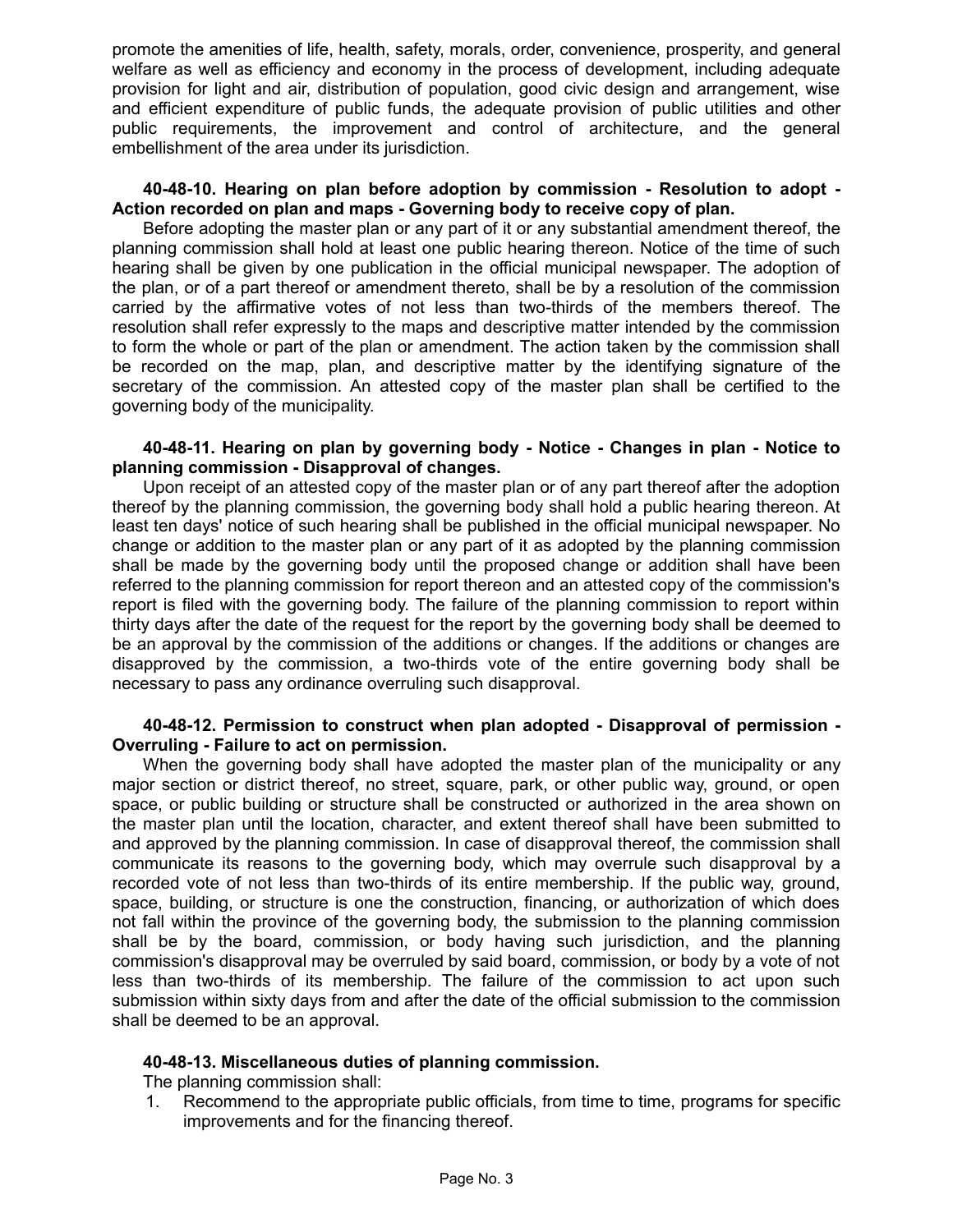2. Consult and advise with public officials and agencies, public utility companies, civic, educational, professional, and other organizations, and with citizens relative to the carrying out of the plan.

# **40-48-14. Miscellaneous powers of planning commission.**

The planning commission may:

- 1. Promote public interest in and understanding of the master plan, and for that purpose, it may publish and distribute copies of the plan or of any part thereof or of any report, and may employ such other means of publicity and education as it may determine.
- 2. Accept and use gifts for the exercise of its functions.
- 3. By its members, officers, and employees in the performance of their functions, enter upon any land and make examinations and surveys thereof and place and maintain necessary monuments or marks thereon.
- 4. Exercise such other powers as may be necessary to enable it to fulfill its functions and carry out the provisions of this chapter.

## **40-48-15. Public officials to cooperate with planning commission.**

All public officials, upon request, shall furnish to the planning commission, within a reasonable time after such request, such information as the commission may require in connection with its work.

### **40-48-16. Governing body may add to or change master plan - Notice.**

Whenever the governing body of the municipality may deem it for the public interest, it may change or add to the official master plan by laying out new streets, improvements, or conveniences mentioned in this chapter or by widening, enlarging, closing, or abandoning existing streets, improvements, or conveniences. At least ten days' notice of a public hearing on any proposed action with reference to such change in the official master plan shall be published in the official newspaper of the municipality. Before any such addition or change is made, the matter shall be referred to the planning commission for report thereon as provided in section 40-48-11. Such additions and changes, when adopted by an ordinance of the governing body, shall become a part of the official master plan of the municipality and shall be deemed to be final and conclusive with respect to all matters shown thereon. The layout, widening, enlarging, closing, or abandoning of streets, plazas, open spaces, and parks or playgrounds by the municipality under provisions of the laws of this state other than those contained in this chapter shall be deemed to be a change or addition to the official master plan and shall be subject to all the provisions of this chapter.

### **40-48-17. Submission of matters to planning commission before governing body takes action thereon.**

The governing body creating the planning commission, by a general or special rule, may provide for the reference of any other matter or class of matters to the commission before final action is taken thereon by the governing body, or by the municipal officer having the final authority thereon, with the provision that final action shall not be taken thereon until the planning commission has submitted its report or has had a reasonable time, as fixed in said rule, to do so. The planning commission may make such investigations, maps, reports, and recommendations in connection therewith relating to the planning and development of the municipality as to it seems desirable, but the total expenditures of the board in such matters shall not exceed the funds available therefor.

### **40-48-18. Extraterritorial subdivision regulation - Mediation - Determination by administrative law judge.**

1. A city may, by ordinance, extend its regulation of subdivisions beyond its corporate limits to the same extent as a city is authorized to extend its zoning authority under section 40-47-01.1.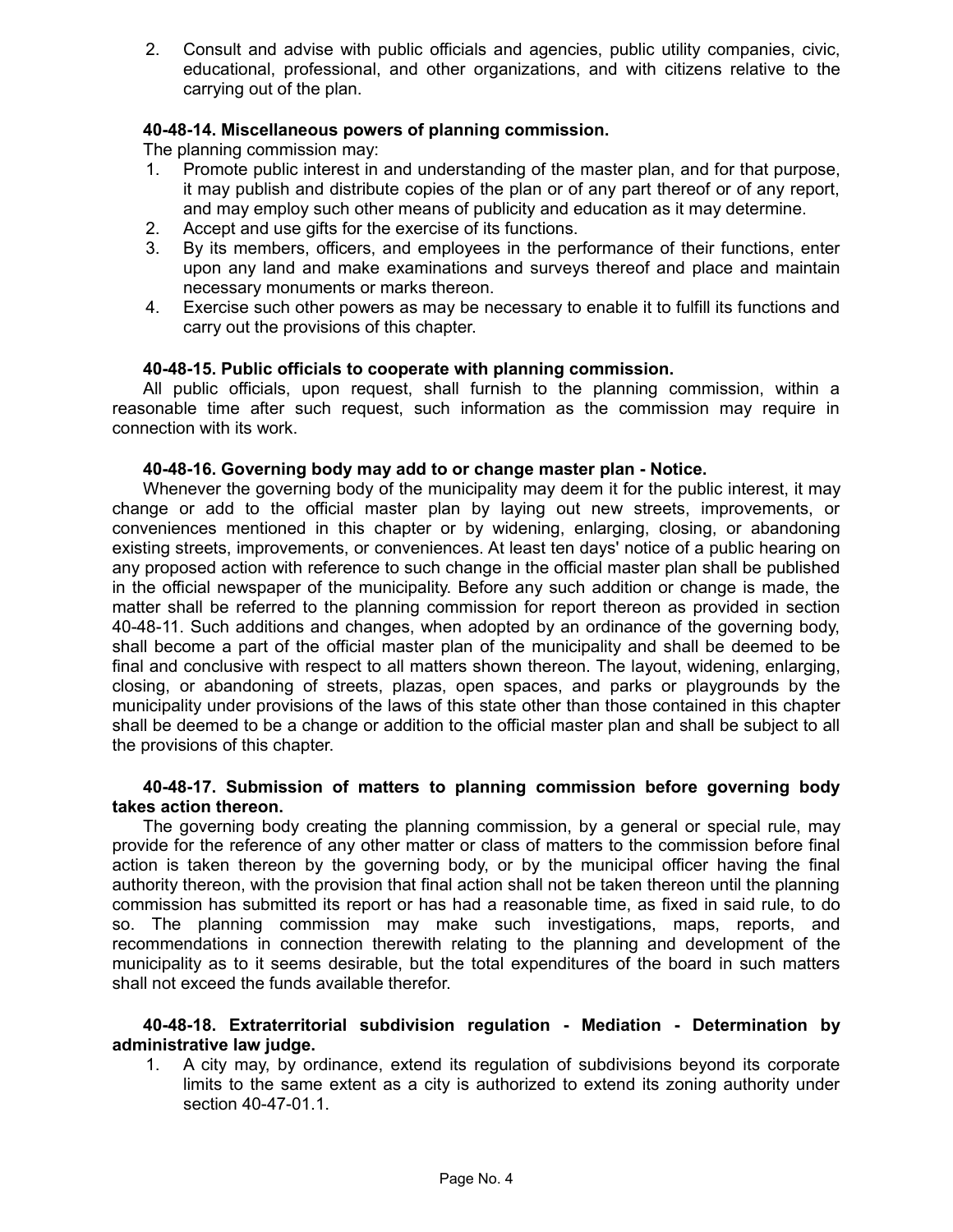- 2. If two or more cities have boundaries at a distance where there is an overlap of extraterritorial subdivision regulation authority under this section, the governing bodies of the cities may enter into an agreement regarding the extraterritorial subdivision regulation authority of each city. The agreement must be for a specific term and is binding upon the cities unless the governing bodies of the cities agree to amend or rescind the agreement or unless determined otherwise by an administrative law judge in accordance with this chapter. If a dispute arises concerning the extraterritorial subdivision regulation authority of a city, and the governing bodies of the cities involved fail to resolve the dispute, the dispute must be submitted to a committee for mediation. The committee must be comprised of one member appointed by the governor, one member of the governing body of each city, and one member of the planning commission of each city who resides outside the corporate city limits. The governor's appointee shall arrange and preside over the meeting and act as mediator at the meeting. The meeting may be continued until the dispute has been resolved or until the mediator determines that continued mediation is no longer worthwhile.
- 3. If the mediation committee is unable to resolve the dispute to the satisfaction of the governing bodies of all the cities involved, the governing body of any of the cities may petition the office of administrative hearings to appoint an administrative law judge to determine the extraterritorial subdivision regulation authority of the cities in the disputed area. A hearing may not be held until after at least two weeks' written notice has been given to the governing bodies of the cities involved in the dispute. At the hearing, the governor's appointee who mediated the meetings under subsection 2 shall provide information to the administrative law judge on the dispute between the cities involved and any proposed resolutions or recommendations made by a majority of the committee members. Any resident of, or person owning property in, a city involved in the dispute or the unincorporated territory that is the subject of the proposed subdivision regulation, a representative of such a resident or property owner, and any representative of a city involved, may appear at the hearing and present evidence on any matter to be determined by the administrative law judge. A decision by the administrative law judge is binding upon all the cities involved in the dispute and remains effective until the governing bodies of the cities agree to a change in the subdivision regulation authority of the cities. The governing body of a city may request a review of a decision of an administrative law judge due to changed circumstances at any time ten years after the decision has become final. An administrative law judge shall consider the following factors in making a decision under this subsection:
	- a. The proportional extraterritorial subdivision regulation authority of the cities involved in the dispute;
	- b. The proximity of the land in dispute to the corporate limits of each city involved;
	- c. The proximity of the land in dispute to developed property in the cities involved;
	- d. Whether any of the cities has exercised extraterritorial subdivision regulation authority over the disputed land;
	- e. Whether natural boundaries such as rivers, lakes, highways, or other physical characteristics affecting the land are present;
	- f. The growth pattern of the cities involved in the dispute; and
	- g. Any other factor determined to be relevant by the administrative law judge.

### **40-48-18.1. Agreements to not oppose annexation void.**

The planning commission or governing body may not require as a condition of approval of a request for approval of a plat the execution of an agreement by the owner of the property requesting the approval stating that the owner will not oppose the annexation of the property by the municipality. This section does not apply to property located within one quarter mile [.40 kilometer] of the municipality's corporate limits or to an agreement that contains a provision whereby the municipality agrees to provide a municipal service or services before the annexation. Any agreement entered in violation of this section is void.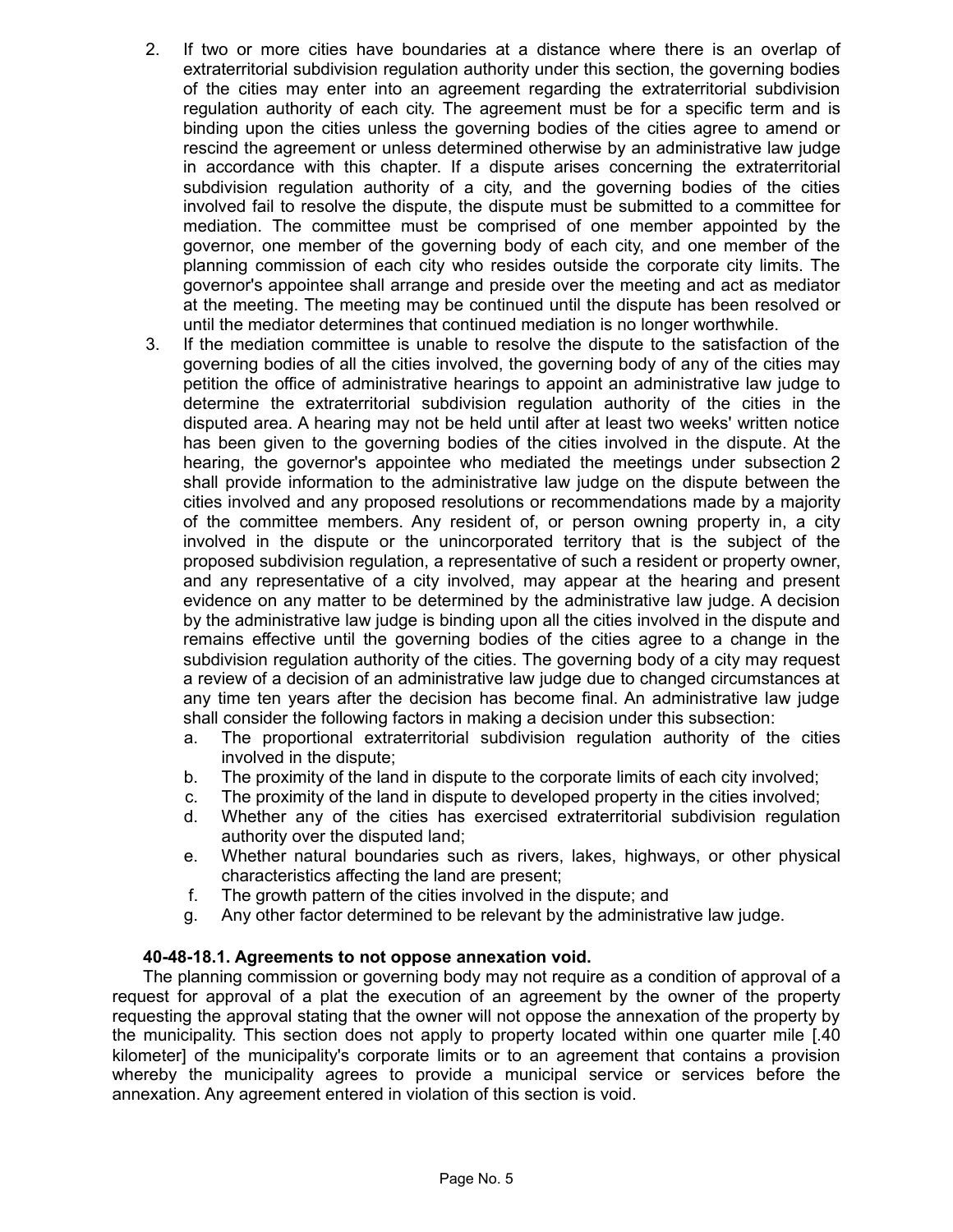## **40-48-19. Major street plan adopted by commission - Filing and approval of plat.**

Whenever a planning commission shall have adopted a major street plan of the territory within its subdivision jurisdiction, or of a part thereof, and shall have filed a certified copy of such plan in the office of the recorder of the county in which such territory or part is located, no plat of a subdivision of land within such territory or part thereof shall be filed or recorded until it shall have been approved by such planning commission and such approval shall have been entered in writing on the plat by the chairman or secretary of the commission.

## **40-48-20. Regulations governing subdivision of land - Contents - Hearing - Publication - Filing regulations.**

Before exercising the powers referred to in this chapter, the planning commission shall adopt general regulations governing the subdivision of land within its jurisdiction to provide:

- 1. For the proper arrangement of streets in relation to other existing and planned streets and to the master plan; and
- 2. For adequate and convenient open spaces for traffic, utilities, access of firefighting apparatus, recreation, light, and air, for the avoidance of congestion of population, and for easements for building setback lines or for public utility lines.

Such regulations may include requirements as to the minimum width and area of building lots, the extent to which streets and other public ways shall be graded and improved, and to which water and sewer and other utility mains or other facilities shall be installed as a condition precedent to the approval of the plat. Before the adoption of such regulations, a public hearing shall be held thereon. All such regulations shall be published as provided by law, and a copy thereof shall be certified by the governing body of the municipality and filed for record by the commission with the recorders of the counties in which the commission and territory are located.

## **40-48-21. Approval of plats by commission - Hearings - Notice - Effect.**

Within thirty days after the submission of a plat, the planning commission shall approve or disapprove the plat. If the plat is not approved or disapproved within that time, the plat is deemed to have been approved, and a certificate to that effect must be issued by the commission on demand. The applicant, however, may waive the requirement that the commission act within thirty days and may consent to an extension of the period. The commission shall state the grounds upon which any plat is approved or disapproved, and written findings upon which the decision is based must be included within the records of the commission. Any plat submitted to the commission must contain the name and address of an individual to whom notice of a hearing must be sent. No action may be taken by the commission upon any plat until the commission has afforded a hearing thereon. At least five days before the date fixed for the hearing, a notice of the time and place of the hearing must be sent by registered mail to the address shown on the plat. Public notice of all hearings also must be given. Every plat approved by the commission may be adopted by the commission as an amendment of or addition to the master plan without further hearing.

## **40-48-22. Items considered in approving plat - Notations made on plat - Deed delivered to municipality or county.**

Before the approval of a plat, the planning commission and the governing body shall take into consideration the prospective character of the development of the area included in the plat and of the surrounding territory. The owner of the land or the owner's agent who files the plat may add as a part of the plat a notation to the effect that no offer or dedication of the streets, parks, or playgrounds shown thereon, or of any of them, is made to the public. The owner or the owner's agent may show by a dotted line on the plat the dedication of an easement for building setback lines or for use in establishing public utility lines. At the time of the filing of the plat, the planning commission or the governing body may require that a deed to the fee for streets or other areas offered for dedication to the public on said plat be delivered to the municipality or county, as the case may be, where the same are located.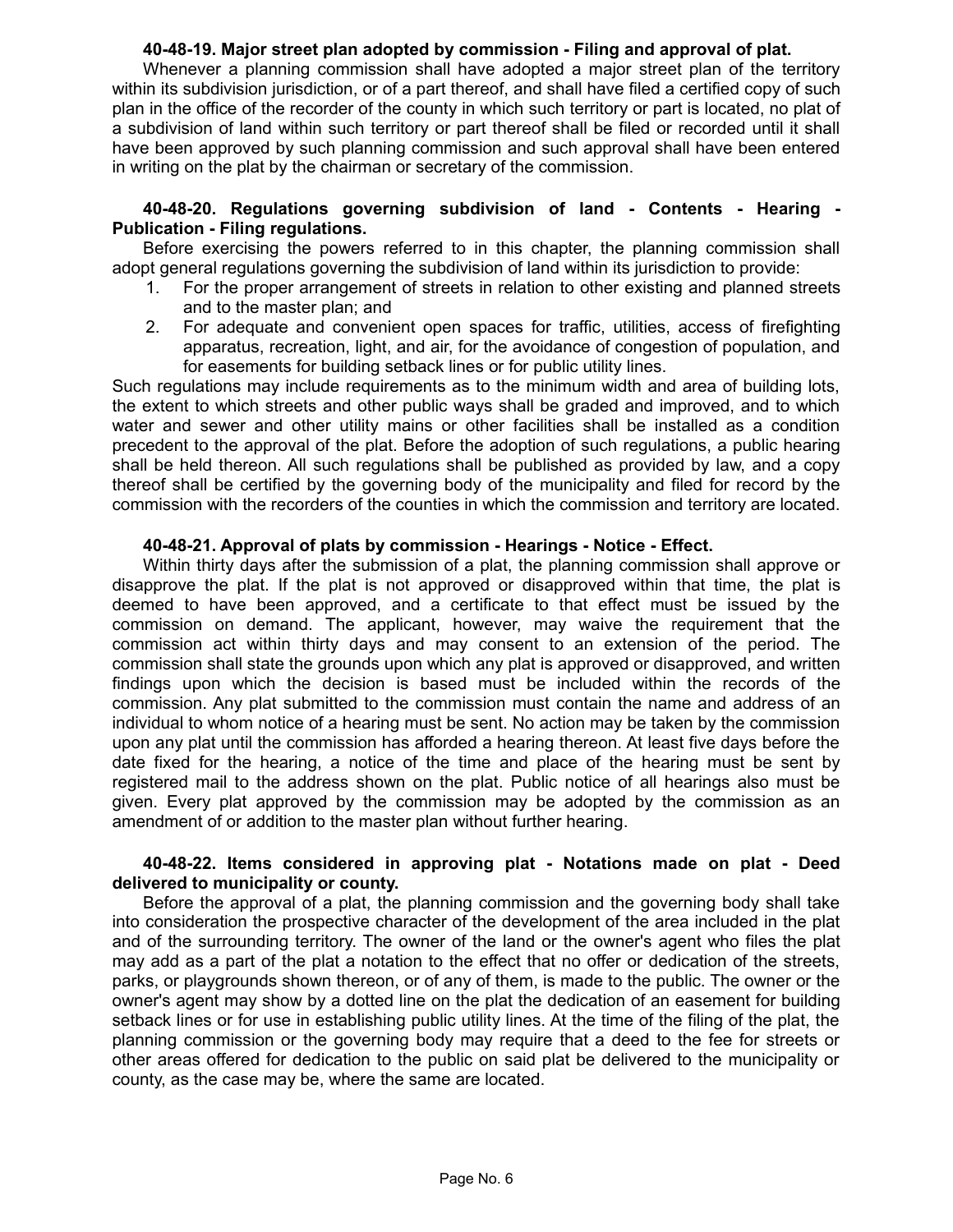### **40-48-23. Penalty for transfer of lots in unapproved subdivision - Injunction - Civil action.**

Any owner, or the agent of any owner, of land located within the territory of a subdivision that is subject to the approval of a planning commission or governing body of a municipality who transfers, sells, agrees to sell, or negotiates to sell any land by reference to or exhibition of a plat of a subdivision, or by any other use thereof, before such plat has been approved by the planning commission and governing body and recorded as approved in the office of the appropriate recorder, shall forfeit and pay a penalty of one hundred dollars for each lot or parcel transferred or sold or agreed or negotiated to be sold. The description of such lot or parcel by metes and bounds in the instrument of transfer or other document used in the process of selling or transferring shall not exempt the transaction from such penalties or from the remedies provided in this section. The municipality may enjoin such transfer, sale, or agreement by an action for injunction, or it may recover the penalty by a civil action.

## **40-48-24. Improvements in unapproved streets.**

The municipality shall not accept, lay out, open, improve, grade, pave, or curb any street, or lay or authorize the laying of sewers or connections in any street or right of way within any portion of territory for which the planning commission shall have adopted a major traffic street plan unless such street:

- 1. Shall have been accepted or opened as, or otherwise shall have received the legal status of, a public street prior to the adoption of such plan; or
- 2. Corresponds with a street shown on the official master plan or with a street on a subdivision plat approved by the planning commission or with a street on a street map made and officially adopted by the commission.

The governing body, however, may accept any street not shown or not corresponding with a street on the official master plan or on an approved subdivision plat or an approved street map if the ordinance or other measure accepting such street first is submitted to the planning commission for its approval, and, if approved by the commission, it is enacted or passed by not less than a majority of the entire membership of the governing body, or, if disapproved by the commission, it is enacted or passed by not less than two-thirds of the entire membership of the governing body. A street approved by the planning commission upon submission by the governing body or a street accepted by a two-thirds vote of the governing body after disapproval by the planning commission shall have the status of an approved street as fully as though it originally had been shown on the official master plan or on a subdivision plat approved by the planning commission or originally had been mapped by the commission.

### **40-48-25. Erection of buildings on unapproved streets.**

After the planning commission shall have adopted a major street plan of the territory within its subdivision jurisdiction, or of any part thereof, no building shall be erected on any lot within such territory or part, nor shall a building permit be issued therefor, unless the street giving access to the lot upon which it is proposed to place such building shall have been accepted or opened as is provided in section 40-48-24. Any building erected in violation of this section shall be deemed an unlawful structure, and the building inspector or other appropriate official may cause it to be vacated and to be removed.

### **40-48-26. Exclusive jurisdiction of planning commission - Exception.**

After the adoption of a major traffic street plan by any planning commission, the jurisdiction of the planning commission over plats shall be exclusive within the territory under its jurisdiction, except as otherwise provided in section 40-48-18.

### **40-48-27. Interpretation of harmonious and conflicting statutes.**

All statutory control over plats or subdivisions of land granted by other statutes, insofar as such control is in harmony with the provisions of this chapter, shall be deemed transferred to the planning commission, and insofar as such control is inconsistent with the provisions of this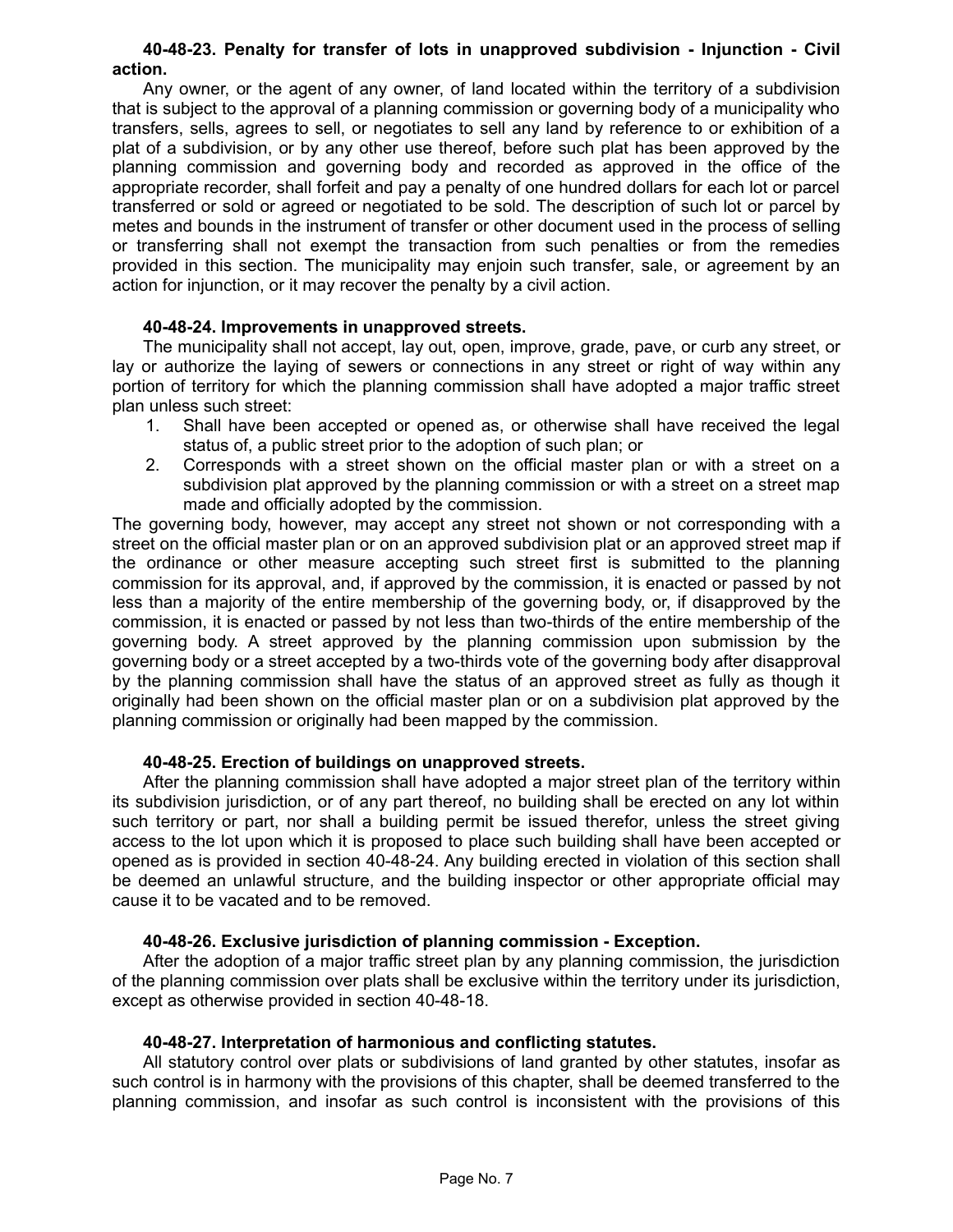chapter, the provisions of this chapter shall govern in a municipality which has established a planning commission.

### **40-48-28. Maps showing reservations and future acquisitions for streets - Hearing - Notice - Approval by governing body - Modifications - Filing.**

After it has adopted any part of a master plan for any part of the territory within its planning jurisdiction, the planning commission may make or cause to be made, from time to time, surveys for the exact location of the lines of a street or streets shown in any portion of such master plan and may make a map of the land thus surveyed showing precisely the land which it recommends to be reserved for future acquisition for public streets. Before adopting any such map, the planning commission shall hold a public hearing thereon. A notice of the time and place of the hearing, with a general description of the district or area covered by the map, shall be given not less than ten days previous to the time fixed for the hearing by one publication in the official newspaper of the municipality if the district or area affected is within the municipality, and in a newspaper of general circulation in the county if the district or area affected is outside of the municipality. After such hearing, the commission may transmit the map as originally made, or as modified by it, to the governing body together with the commission's estimate of the time or times within which the lands shown on the map as street locations should be acquired by the municipality. The governing body, by resolution, may approve and adopt or may reject such map, or it may modify the map with the approval of the planning commission, or in the event of the planning commission's disapproval, the governing body by a favorable vote of not less than two-thirds of its entire membership, may modify such map and adopt the modified map. In the resolution adopting the map, the governing body shall fix the period of time for which the street locations shown upon the map shall be deemed reserved for future taking or acquisition. The city auditor shall file for record an attested copy of the map with the recorder of each county in which the mapped land is located and shall retain one copy for examination by the public.

### **40-48-29. Effect of approval and adoption of map.**

The approval and adoption of a map as provided in section 40-48-28 shall not be deemed the opening or establishment of any street or the taking of any land for street purposes or for public use or as a public improvement, but shall operate solely as a reservation of the street location shown on the map for the period specified in the resolution for future taking or acquisition for public use.

### **40-48-30. Commission may secure releases of claims for damages or compensation - Effect.**

The commission, at any time, may negotiate for or secure from the owner or owners of any lands described in any map releases of claims for damages or compensation for the reservations shown in the resolution adopting such map or agreements indemnifying the municipality or county from such claims by others. Such releases or agreements shall be binding upon the owner or owners executing the same and upon their successors in title. The commission, however, shall not make awards or fix compensation.

### **40-48-31. Modification of street lines - When allowed - Agreement - Approval of new map - Filing map - Abandoning reservation.**

At any time after the filing of a map of the kind described in section 40-48-28 for record with the recorder and during the period specified for the reservation, the planning commission and the owner of any land containing a reserved street location may agree upon a modification of the location of the lines of the proposed street. Such agreement shall include a release by the owner of any claim for compensation or damages by reason of such modification. Thereupon, the commission may make a map corresponding to the modification and transmit the map to the governing body. If the modified map is approved by the governing body, the city auditor shall file for record an attested copy thereof with the recorder, and the modified map shall take the place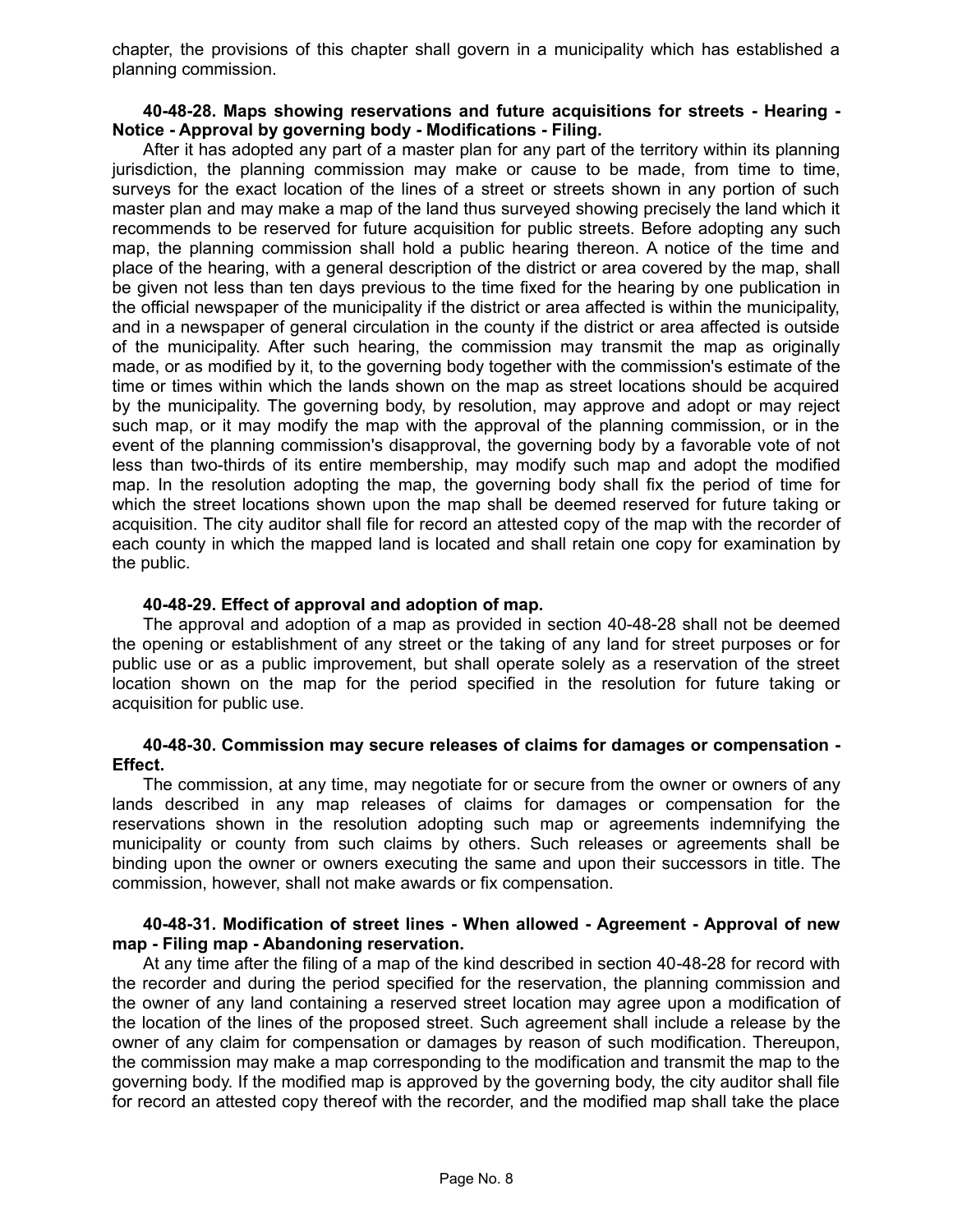of the original map. The governing body, by resolution, may abandon any reservation at any time. Any such abandonment shall be filed for record with the recorder.

#### **40-48-32. Resolution adopting street map - When effective - Notice - Contents - Protest.**

The resolution of the governing body adopting any street map provided for in section 40-48-28 shall provide that it shall not become effective for forty days, and shall provide further that it shall not become effective until a notice of the adoption of such resolution has been published once each week for four successive weeks in the official newspaper of the city as provided by section 40-01-09. The resolution and the notice shall state a time within which the owners of property lying within or immediately adjoining the lines of the proposed future street opening or widening, or between any future street line and the street nearest the public highway may protest in writing against the adoption of the future street lines.

### **40-48-33. Examination of protests by engineer and attorney - Hearing - Notice.**

Upon the receipt of any protests within the time fixed by the resolution and the notice, the governing body may cause the same to be examined by its engineer and by its attorney and shall set a time for the hearing of the same. Notice of the hearing shall be given to each protestant at that person's address, which shall be stated in the protest.

## **40-48-34. Granting or denying protests - When resolution effective.**

Upon the hearing of any protest, the governing body may grant or deny the same except that it shall not deny the written protests of the owners of a majority of the area of property lying within any proposed street to be opened or of a majority of the owners of the frontage of a street to be widened and upon which a future street line is established except by a four-fifths vote of such governing body. The governing body may grant or sustain protests as to the entire proposed future street line or lines or only as to a portion thereof. The governing body may deny the protest or protests as to any portion of such proposed future street line or lines concerning which a protest is not granted or sustained. Upon the denial of any such protest, the resolution shall become effective immediately. If no protests are filed, such resolution shall take final effect at midnight of the last day for filing protests.

### **40-48-35. Resolution and map recorded upon adoption.**

Whenever any resolution adopting a street map shall have become final, the city auditor shall record in the office of the recorder of the appropriate county a notice referring to the resolution by number and other appropriate description, including the date of its adoption, and setting forth a description of the property contained within the proposed opening and widening lines or between the future street lines and the nearest public highway, together with a copy of the map showing any such line or lines.

### **40-48-36. Protest against resolution as a taking of property.**

If any owner of property lying within any lines for the proposed opening and widening, or the opening and widening of any street, or between any future street line and the nearest public highway, shall claim that the adoption of any resolution or ordinance or the refusal to issue a building permit to the owner or the prohibition of building or construction by the owner shall constitute a taking of the owner's property by the municipality, said owner, within three months after the recording in the office of the appropriate recorder of the notice provided in section 40-48-35, may file with the governing body a protest against the alleged taking of the owner's property and a demand that the municipality adopting such resolution either vacate the same as to the property of such owner, or compensate the owner therefor, or commence the condemnation thereof within three months after the filing of the owner's written protest and claim. If the municipality shall fail to vacate such resolution as to the property of the protesting owner, or to compensate the owner for the right to construct any building, fence, or other structure, or to commence proceedings for the condemnation thereof within three months after